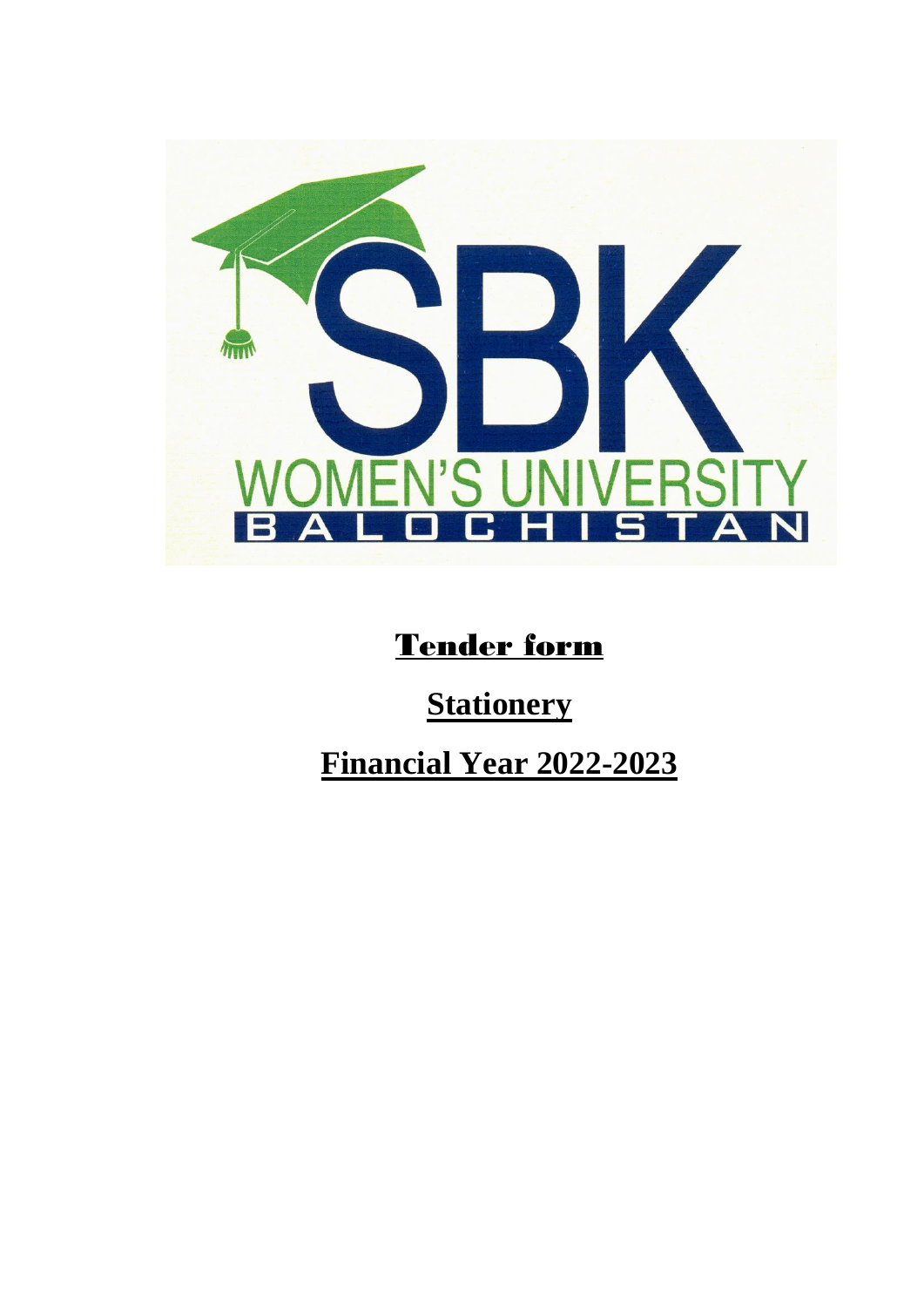#### **INVITATION TO BID & BIDDING INFORMATION**

Sardar Bahadur Khan Women's University (SBKWU) Quetta invites sealed Bids/Tenders from well reputed Experienced Stationers/authorized dealers/ distributers/reseller/general order supplier having valid GST and NTN registration and should be active tax payer in FBR list for the supply of (Stationery). Bidding document can be viewed/ downloaded from the university website: [www.sbkwu.edu.pk](http://www.sbkwu.edu.pk/) or obtained from Purchase office SBKWU brewery road, Quetta on the production of Green Challan of RS. 1000/- (Nonrefundable) deposited to National Bank BMC Branch in the University Account No 3-9 in the name of treasurer SBKWU. Or through pay order of the above amount. This advertisement is also available on PPRA website at [www.ppra.org.pk.](http://www.ppra.org.pk/) The bids, prepared in accordance with the instructions in the bidding documents

Note: Bidders are strictly advised to read & make themselves aware of the Public Procurement Rules (PPRA) – 2004 available at the PPRA [www.ppra.org.pk](http://www.ppra.org.pk/) 

**Method of Procurement:** Single stage two envelops bidding procedures one containing the Technical proposal and the other financial proposal enclosed together in an outer single envelope.

- 1. Date of Receipt of tender \_\_\_\_\_\_\_\_\_\_10<sup>th</sup> \_\_\_\_\_\_\_ March; 2022 by 10:30 A.M
- 2. Date of opening of the tender  $10^{th}$  March; 2022 by 11:00 A.M
- 3. Venue \_\_\_\_\_\_\_\_\_\_\_\_\_\_\_\_\_\_\_\_\_\_\_\_\_\_\_Executive Hall. SBKWU

4. Address \_ \_ \_ \_ Sardar Bahadur Khan Women's University (SBKWU) Brewery Road Quetta

5. Phone Number\_\_\_\_\_\_\_\_\_\_\_\_9213303-5

#### **Treasurer**

SBK Women's University, Quetta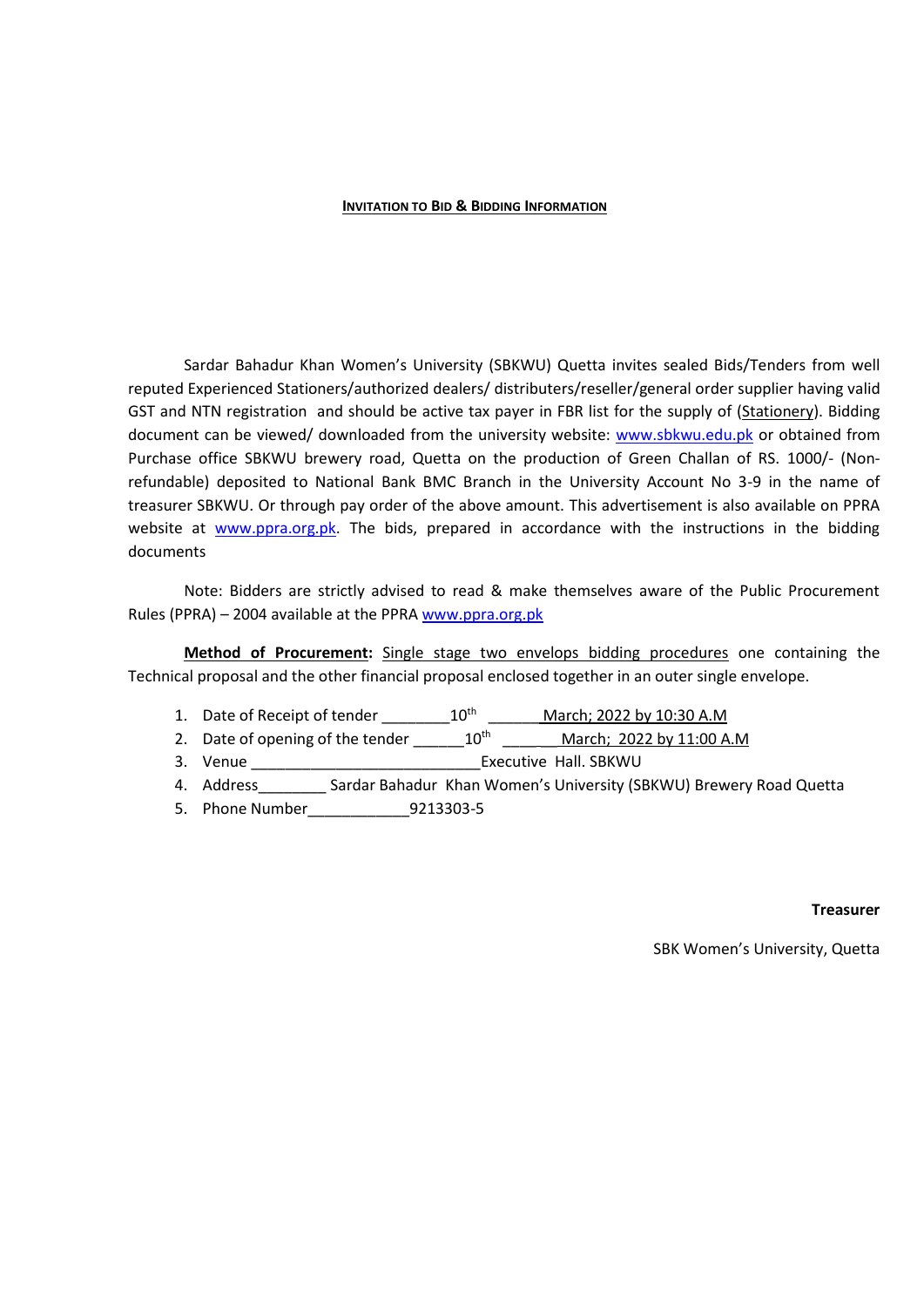

# **Vender Name and Detail:**

| 1. Name & Address:                                                              |
|---------------------------------------------------------------------------------|
| of the supplier                                                                 |
|                                                                                 |
|                                                                                 |
| 4. Telephone No:<br><u> 1989 - Johann Barn, mars and de Brasilian (b. 1989)</u> |
| 5. Cell No:                                                                     |
| 6. Bank Challan #                                                               |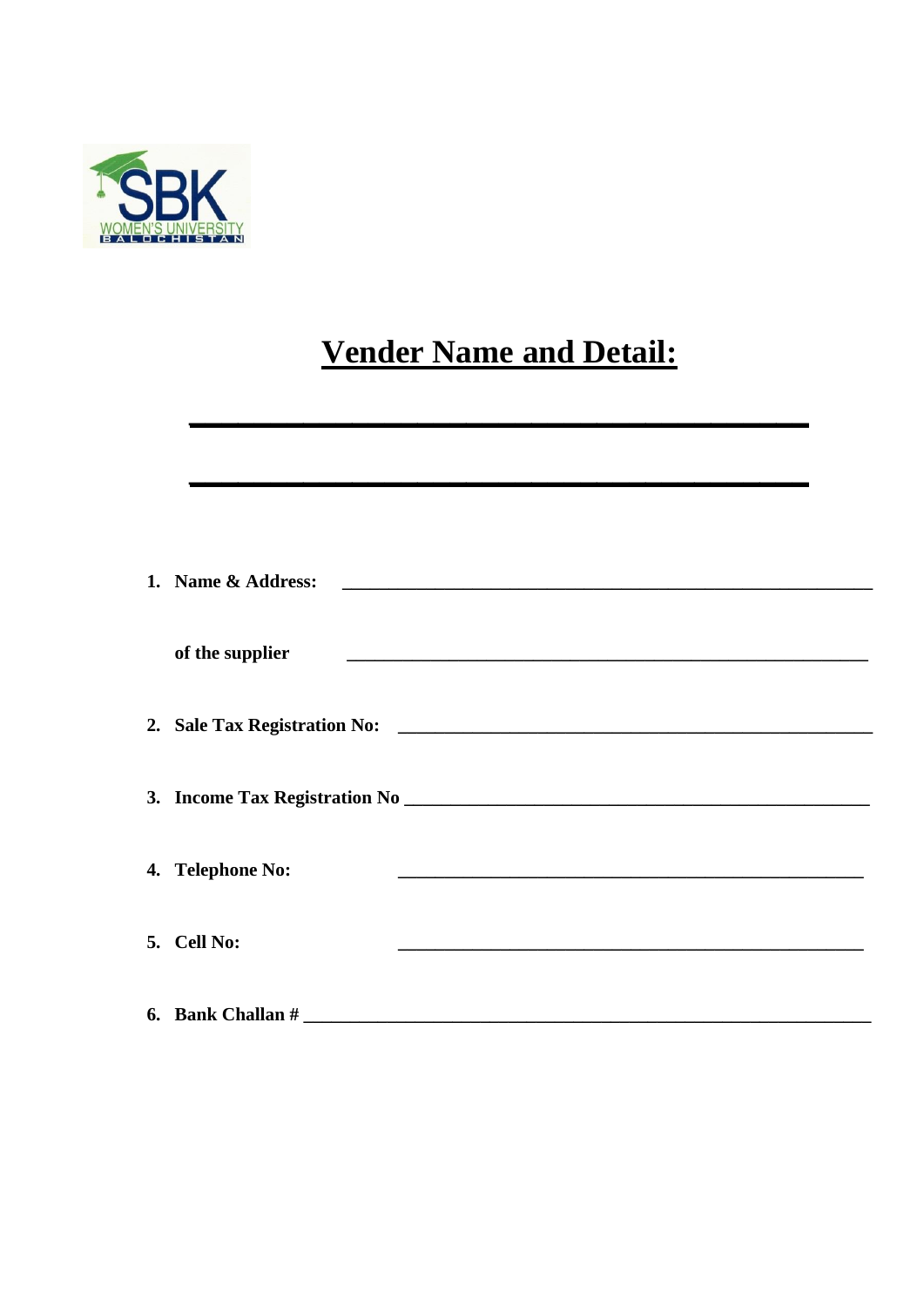## **List of Stationery items**

## **Note:- Rates should be Quoted with All Taxes**

| S.No           | Item                                                  | Qty  | Unit Price including | <b>Total Price</b>            |
|----------------|-------------------------------------------------------|------|----------------------|-------------------------------|
|                |                                                       |      | all Taxes            | including all<br><b>Taxes</b> |
|                |                                                       |      |                      |                               |
| 1              | Paper Legal 70 gm Paper One or Equivalent<br>(Sample) | 1000 |                      |                               |
|                |                                                       |      |                      |                               |
| 2              | Paper A4 70 gm Paper One or<br>Equivalent(Sample)     | 1000 |                      |                               |
| 3              | Scotch Tape Medium 1"                                 | 20   |                      |                               |
| 4              | Scotch Tape Large 2"                                  | 20   |                      |                               |
| 5              | Staple Remover                                        | 50   |                      |                               |
|                |                                                       |      |                      |                               |
| 6              | Stock Register 8 Qr Kohenoor or Equivalent            | 15   |                      |                               |
| $\overline{7}$ | Stock Register 2 Qr                                   | 50   |                      |                               |
| 8              | Pencils Goldfish or Equivalent Doz                    | 50   |                      |                               |
| 9              | <b>Gum Stick Medium</b>                               | 100  |                      |                               |
| 10             | Paper Cutter                                          | 50   |                      |                               |
|                | Max Ball Pen or Equivalent Packets of 10              |      |                      |                               |
| 11             | (Sample)                                              | 200  |                      |                               |
| 12             | <b>Board Marker ink</b>                               | 200  |                      |                               |
| 13             | <b>Box File Quality (Sample)</b>                      | 500  |                      |                               |
| 14             | Eraser(Sample)                                        | 200  |                      |                               |
| 15             | <b>Gem Clips Packets</b>                              | 50   |                      |                               |
| 16             | <b>Stamp Pads</b>                                     | 50   |                      |                               |
| 17             | Dispatch Registers                                    | 50   |                      |                               |
| 18             | <b>Calculator Medium</b>                              | 30   |                      |                               |
| 19             | <b>Punch Machine Medium</b>                           | 50   |                      |                               |
| 20             | Punch Machine Large                                   | 5    |                      |                               |
| 21             | <b>File Separator Plastic</b>                         | 100  |                      |                               |
| 22             | <b>Binding Tape</b>                                   | 100  |                      |                               |
| 23             | <b>Writing Pads</b>                                   | 100  |                      |                               |
| 24             | <b>Color Card Packets</b>                             | 50   |                      |                               |
| 25             | <b>Masking Tape</b>                                   | 50   |                      |                               |
| 26             | Note Portion Pads(Sample)                             | 500  |                      |                               |
| 27             | White Board Duster                                    | 300  |                      |                               |
| 28             | Stamp Pad Ink                                         | 50   |                      |                               |
| 29             | <b>Color Paper Packets</b>                            | 50   |                      |                               |
| 30             | Register 200 page                                     | 100  |                      |                               |
| 31             | Sticky note yellow big                                | 200  |                      |                               |
| 32             | File tag                                              | 500  |                      |                               |
| 33             | Sharpener (Sample)                                    | 200  |                      |                               |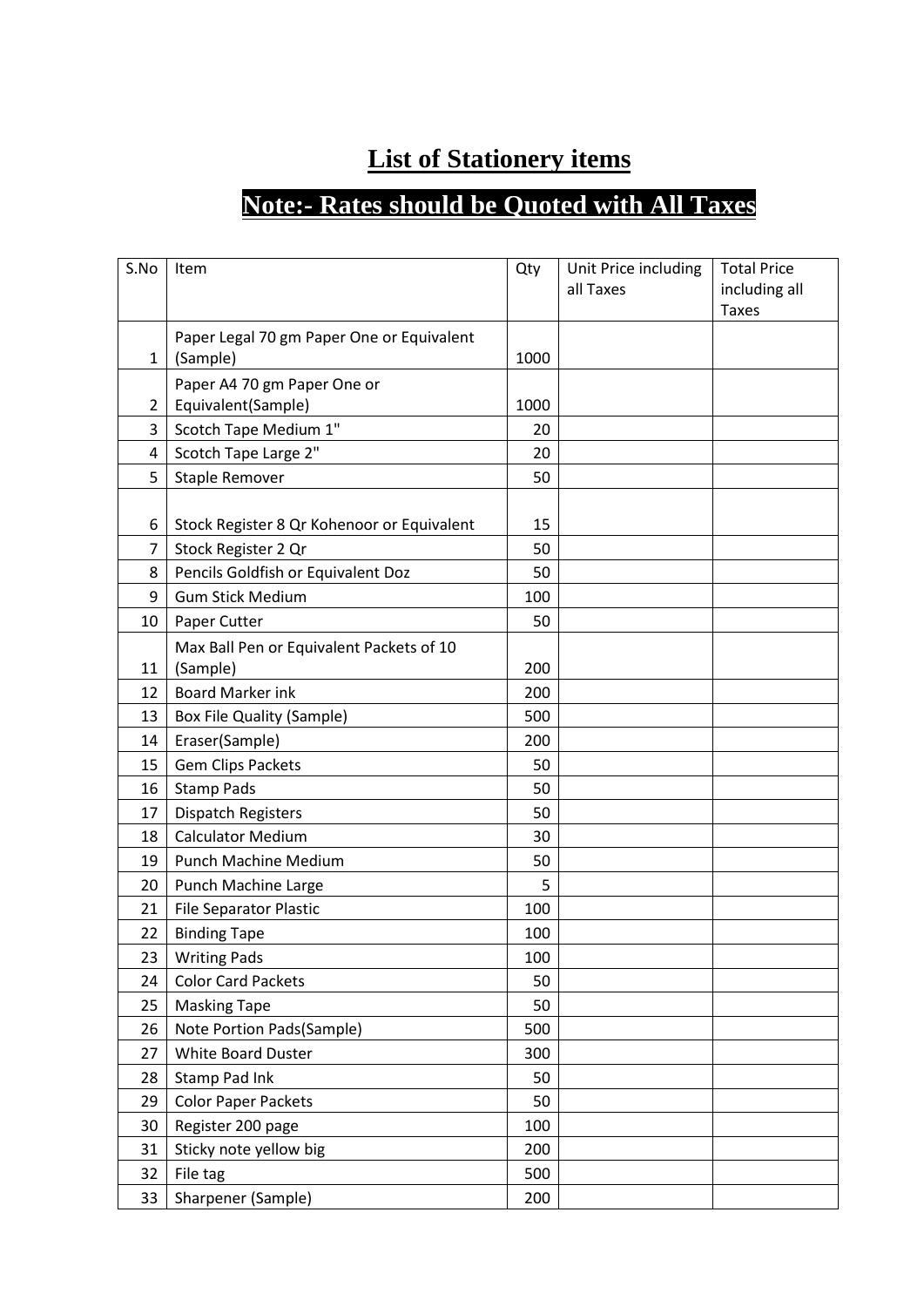| 34                | Ledger 150 pgs                            | 10   |  |
|-------------------|-------------------------------------------|------|--|
| 35                | Ledger 350 pgs                            | 10   |  |
| 36                | Envelope 9x4 Brown                        | 500  |  |
| 37                | Laces tag pack                            | 50   |  |
| 38                | Attendance register (Sample)              | 500  |  |
| 39                | Stapler medium(Sample)                    | 200  |  |
| 40                | Stapler large                             | 10   |  |
| 41                | Steel scale 12 inch                       | 50   |  |
| 42                | Scissor                                   | 50   |  |
| 43                | Transparency sheet pack                   | 10   |  |
| 44                | Common pin                                | 100  |  |
| 45                | Dust bin(Sample)                          | 30   |  |
| 46                | Duster cloth                              | 500  |  |
| 47                | <b>Board Marker Numbers</b>               | 500  |  |
| 48                | Thumb pin box                             | 50   |  |
| 49                | Signature pen(Sample)                     | 100  |  |
| 50                | Signature pen (Shneider) or Equivalent No | 20   |  |
| 51                | File board                                | 500  |  |
| 52                | Highlighter                               | 50   |  |
| 53                | Envelope legal Brown(Sample)              | 1000 |  |
| 54                | Envelope A4 Brown(Sample)                 | 1000 |  |
| 55                | Blanco Pen(Sample)                        | 50   |  |
| 56                | VIP File cover White (Sample)             | 1000 |  |
| 57                | 24-6 Stapler pin                          | 500  |  |
| 58                | 23-8 stapler pin                          | 100  |  |
| <b>Total Cost</b> |                                           |      |  |

### **Terms & Conditions**

- 01. The rates to be quoted shall be inclusive of GST and all taxes upto 31-12-2023. However, the procuring agency may extend contract period beyond 31-12-2023 till finalization of the next tender.
- 02. Samples of the items where required should be provided by the vendor with the tender after the selection in financial bid opening.
- 03. Tender form should be filled in carefully and cutting/doubling be avoided. Conditionally tender will not be entertained.
- 04. An affidavit on a non-judicial Stamp Paper valuing Rs 100/- Should be attached with the tender to the effect that the firm has Never been indulged In any litigation or organization has never been black listed by any department or organization of the Govt;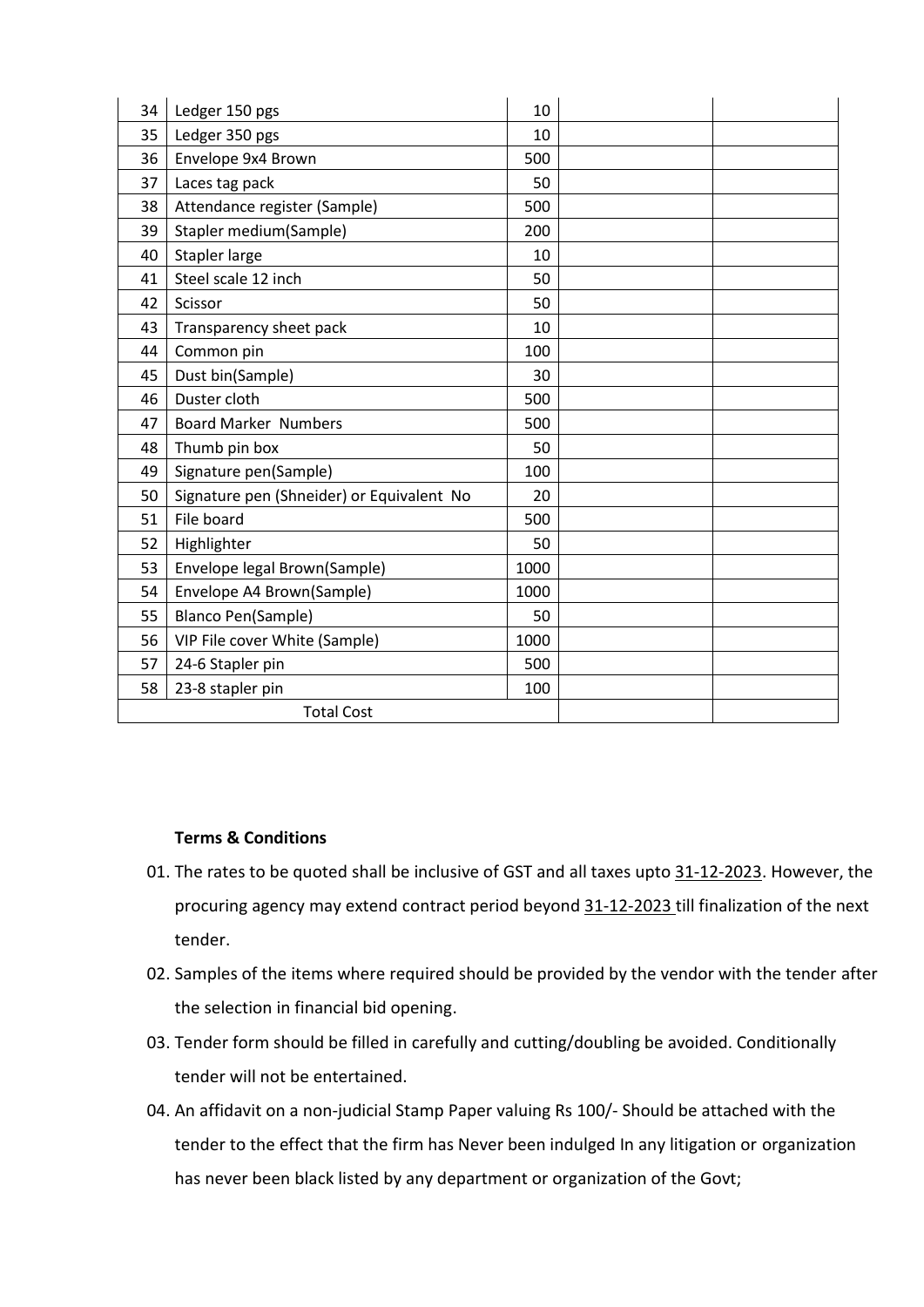- 05. Submission of any false statement concealing of information is likely to disqualify the bidder.
- 06. The vendor/vendors will be required to provide 2% call deposit. (Refund able) of the total value of items to be purchased without which the supply order will not be issued.
- 07. Items quantity can be reduced or increased by procurement committee and have the rights to select (items wise or whole package).

## **Eligibility Criteria**

- 1. Valid NTN No
- 2. Valid GST NO
- 3. Non blacklisting certificate

### **Technical Evaluation Criteria:**

| S.H            | <b>Attributes</b>                           | <b>Score</b> | <b>Score Distribution</b>                |  |
|----------------|---------------------------------------------|--------------|------------------------------------------|--|
| $\mathbf{1}$   | Registered Stationers                       | 30           | Stationery<br>Registration<br>Must<br>be |  |
|                |                                             |              | attached                                 |  |
| $\overline{2}$ | Detailed company profile                    | 5            |                                          |  |
| 3              | <b>Projects Completed of similar nature</b> | 20           | Documentary proof/evidence               |  |
|                |                                             |              | required                                 |  |
|                | 1 - 2 Projects                              |              | 5                                        |  |
|                | 3 - 4 Projects                              |              | 10                                       |  |
|                | 5 - 6 Projects                              |              | 15                                       |  |
|                | $7 - 8$                                     |              | 20                                       |  |
| $\overline{4}$ | <b>Service Personal Team</b>                | 10           | Detail of Employees with is required     |  |
|                | 1-3 Service Deliver personals               |              | 5                                        |  |
|                | 4-6 Service Deliver personals               |              | 10                                       |  |
| 5              | <b>Financial Health Certificate</b>         |              |                                          |  |